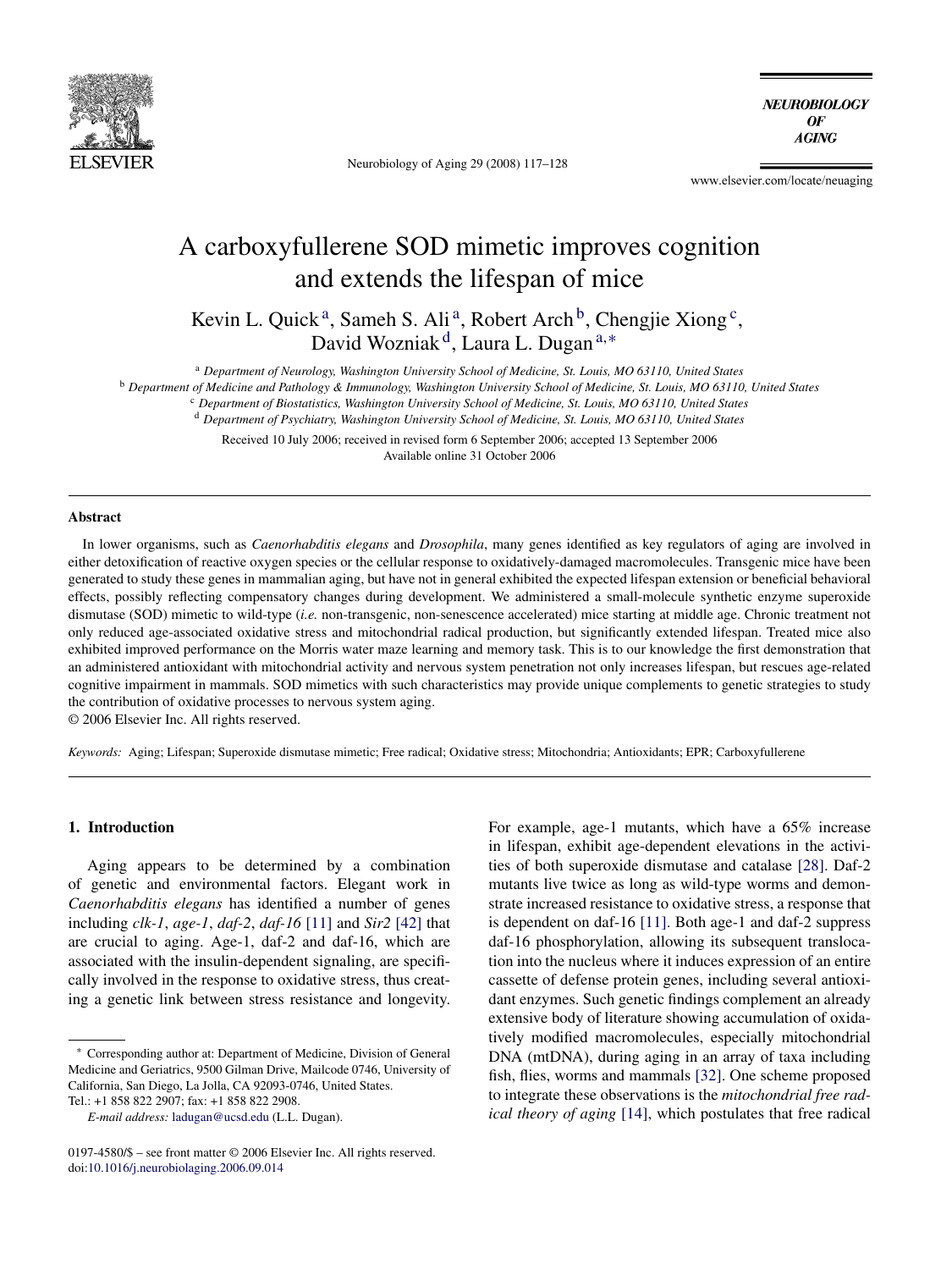reactions – inherent to normal biology – result in increasing cell damage and eventual cellular senescence during aging, and that mitochondria are specifically both a source and a target of free radical-mediated damage. While appealing and indirectly supported, data from mammals has been less than conclusive. Mice that overexpress antioxidant enzymes have not, with one notable exception, been more long-lived than their non-transgenic littermates. That one exception was a recent report indicating that mice with mitochondriallytargeted expression of catalase had a significant increase in lifespan [\[38\]. W](#page-10-0)hile transgenic mice have been powerful tools to demonstrate the importance of other pathways, such as the insulin signaling pathway (*e.g.* IGF-1R, Ghrhr, p66shc, Sirt1; for review, see [\[29,27,13\]\)](#page-10-0) to aging and longevity [\[27,29,35\],](#page-10-0) their use for studies of ROS in aging may be limited due to compensatory effects that can clearly occur during early development. Such compensation may mask the natural regulation of antioxidant systems that occurs during aging and alter other aspects of physiology including reproductive fecundity. For example, ablation of germ line cells increases lifespan of *C. elegans* by 60% [\[18\]. O](#page-10-0)ur study initiated treatment of non-transgenic C57BL/6 mice with a mitochondrially-active SOD mimetic [\[1\]](#page-10-0) at 12 months of age, after both development and reproduction are complete, thereby avoiding concerns about effects that are unrelated to the aging process, itself. In this study, we evaluated lifespan, immune system function, mitochondrial activity and behavioral and cognitive performance in chronically treated mice, with the goal of determining whether a single well-defined agent (as opposed to calorie restriction, a robust but highly complex intervention) could modify aging and age-related pathology in mammals.

# **2. Materials and methods**

#### *2.1. Mouse care, diets and treatment protocols*

Mice were purchased from Taconic Farms (Germantown, NY) at 10 M of age and housed in a pathogen-free facility under conventional conditions. Individually housed animals were maintained in 12-h light/12-h dark light cycles at  $24\degree C$  with relative humidity of 50%. Upon arrival, all mice were provided NIH-31 chow *ad libitum* (average intake 15 kcal/day) as described [\[44\],](#page-10-0) and were randomly assigned, with no selection for pre-existing disease or pathology, to various survival cohorts or for pre-morbid biochemical studies. Mice in survival studies were allowed to die of natural causes and the date of death recorded by animal facility staff. Treatment of mice with the  $C_3$  (*e*,*e*,*e*-C<sub>60</sub>(C(COOH<sub>2</sub>))<sub>3</sub>) compound (10 mg/kg/day) was initiated at 12 M of age by placing*C*<sup>3</sup> in the drinking water. Control mice received colormatched dilute food coloring in their water.  $C_3$ -treated and control mice were fed NIH-31 chow *ad libitum* throughout the study. We have previously determined that  $C_3$  can cross the blood–brain barrier (Dugan, unpublished).

## *2.2. Synthesis of the C3 compound*

 $C_3$  (*e*,*e*,*e*-C<sub>60</sub>(C(COOH<sub>2</sub>))<sub>3</sub>) was synthesized as described previously [\[1,9,31\].](#page-10-0) Purity was confirmed by liquid chromatography–mass spectroscopy (LCMS) and LC-diode array absorbance spectroscopy [\[31\].](#page-10-0)

## *2.3. Evaluation of dihydroethidium oxidation*

To evaluate cell-specific ROS formation, we measured dihydroethidium (DHE) oxidation as described by Quick and Dugan [\[37\]. B](#page-10-0)riefly, mice were given a series of two 27 mg/kg ip injections of DHE, separated by 30 min, and sacrificed 18 h following the initial injection. Mice were anesthetized and perfusion fixed with paraformaldehyde. Following removal, brains were post-fixed and sectioned for examination by confocal microscopy. Ethidium fluorescence (Ex λ 488 nm, Em  $\lambda$  >560 nm) was visualized on a Zeiss LSM510 META confocal laser scanning microscope equipped with 488 and 543 nm laser lines using a  $63 \times C$ -Apochromat (NA 1.2) water immersion objective. Excitation and emission settings were determined to detect the superoxide-mediated intracellular oxidation of DHE [\[50\].](#page-11-0) Image processing was performed using MetaMorph (Universal Imaging) software to quantify average cytosolic pixel intensity. Greater than 60 cells per brain region were examined per animal and averaged which were imaged from four brain sections.

#### *2.4. Isolation of brain mitochondria*

Mitochondria from mouse brain were isolated by homogenization and differential centrifugation according to a protocol developed in our lab [\[24\]](#page-10-0) which is a modification of a reported method [\[39\].](#page-10-0) The protocol was approved by the animal care committee of the University of California, San Diego. Mice were anesthetized with Halothane and immediately perfused with cold PBS. The entire cerebral cortex was removed and rinsed twice by ice-cold isolation buffer (IB; 0.32 sucrose, 10 mM Tris–HCl buffer, pH 7.2 and 1 mM EDTA) and the wet-weight was recorded after gentle blotting. After mincing in 2 mL of IB, the tissue was homogenized in the same buffer (10 mL/g) and centrifuged at  $1330 \times g$ . The supernatant was saved and the pellet is re-homogenized in the one-half volume of the original IB used and centrifuged at  $1330 \times g$  for 3 min. Both supernatants were pooled and spun at  $21,200 \times g$  for 10 min and the pellet was then re-suspended in 8 mL/g of initial tissue weight. To the suspension, 4.6 mL of 40% percoll/g of tissue was added and the mixture was then loaded over 23 and 40% percoll gradient. The mixture was then centrifuged at  $30,700 \times g$  for 5 min and the fraction accumulated at the interface between the two lower layers was collected using a syringe. The collected fraction was then diluted 1:4 with IB and centrifuged at  $16,700 \times g$  for 10 min. After re-suspension in IB (5 mL/g tissue) containing 1 mg/mL bovine serum albumin (BSA), the mixture was centrifuged at  $6900 \times g$  for 10 min. The brown pellet con-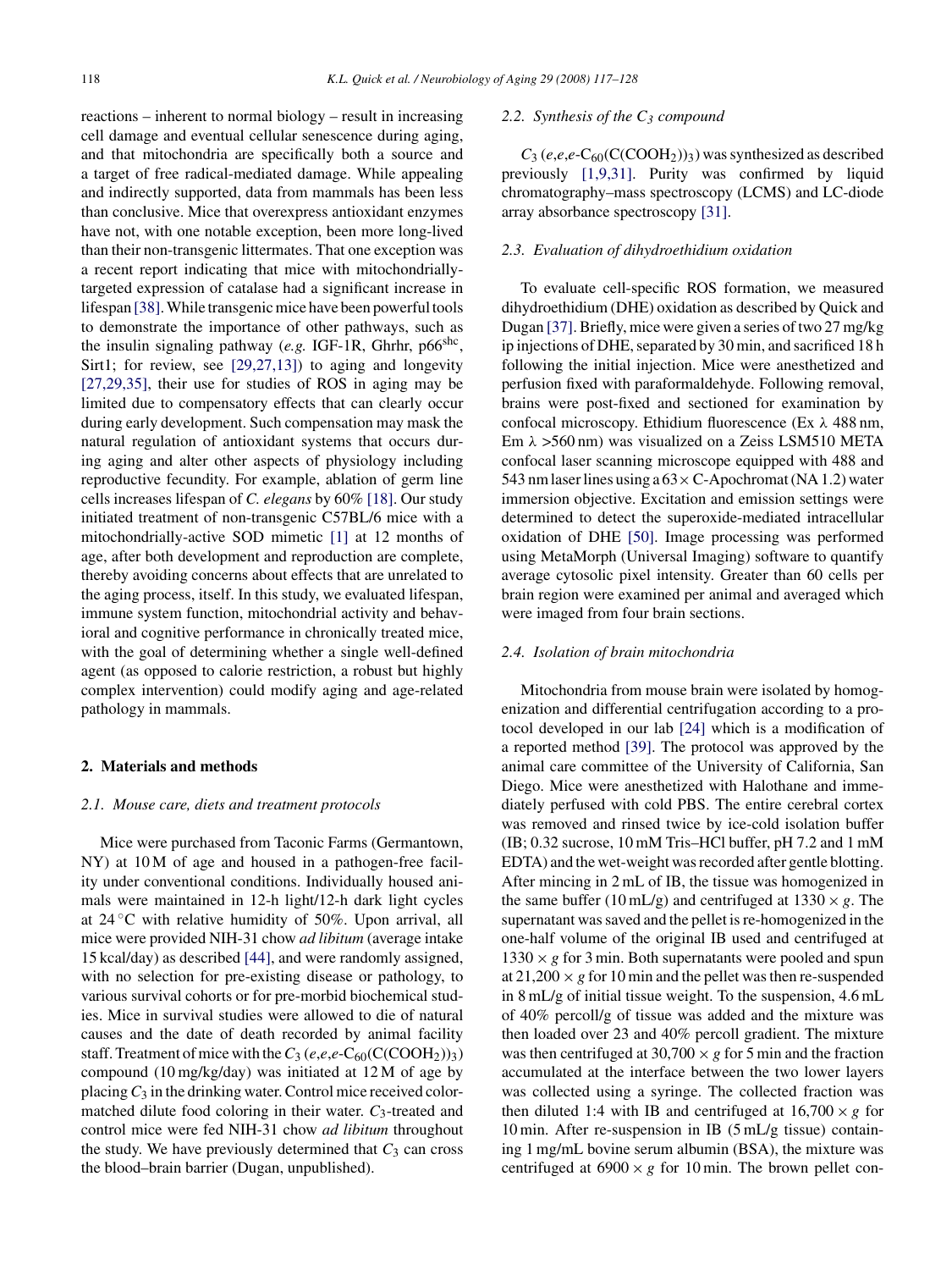taining isolated mitochondria was re-suspended in  $500 \mu L$ IB using 1 mL Dounce homogenizer. Mitochondria protein concentration was determined by the Lowry method using BSA as standard and the purity of the isolated mitochondria was confirmed by enrichment of cytochrome oxidase activity.

#### *2.5. EPR experiments*

We employed a Bruker e-scan benchtop EPR spectrometer for these studies. The mixture was injected into the EPR cavity of Bruker e-scan benchtop spectrometer via a Teflon tube with ∼0.4 mm i.d. The EPR setting were, receiver gain  $1 \times 10^3$ , scan width 200 G centered at 3484.9 G, modulation amplitude 2 or 4 G, time constant 5.16 ms, modulation frequency 86 kHz, microwave power 5.04 mW, 5.24-s sweep time, and the spectrometer's operating frequency 9.784 GHz. Each spectrum was the average of 100-times accumulations.

A set of control experiments were carried out to assign and calibrate the EPR signal from DEPMPO-superoxide using superoxide generated by hypoxanthine/xanthine oxidase metabolism. Assignment of the observed signals from mitochondria was confirmed through computer-assisted spectral simulation using the WinSim software ([http://epr.niehs.](http://epr.niehs.nih.gov/pest.html) [nih.gov/pest.html](http://epr.niehs.nih.gov/pest.html)). In most cases, a mixture of signals due to DEPMPO-OOH and DEPMPO-OH adducts was detected but the complete removal of these signals upon the inclusion of SOD confirmed that superoxide radical was the exclusive source of the observed EPR signals.

EPR spectra were observed upon the incubation at  $37^{\circ}$ C for one hour of 1–2 mg protein/mL brain mitochondria isolated from young (3 months) or old (25 months) mice. In each incubation, 10 mM pyruvate, 5 mM malate and 1 mM ADP were included. In some experiments, 50 or 100 U/mL SOD was included to confirm that the observed signal was derived from superoxide. EPR intensities were normalized for the protein content and are shown as mean  $\pm$  standard error. Mitochondrial viability was determined by assessing O2 consumption as described below.

#### *2.6. Oxygen consumption experiments*

Oxygen consumption was assessed using a Hansatech Oxygraph unit employing a Clark-type  $O_2$  electrode (Hansatech Instruments, UK). Reaction mixtures in the appropriate buffer, typically containing  $250 - 320 \mu M$  oxygen, were introduced into a closed glass compartment above the electrode system and continuously stirred at ambient temperature.

In order to confirm viability of our isolations, parts of the isolated mitochondria suspensions were used to monitor the oxygen consumption in the presence of malate/pyruvate (state 4) and after the further addition of ADP (state 3). The respiratory control ratios (RCR) of (state 3/state 4) for each group of animals were calculated. Values of RCR were in the range from 4 to 6 which indicates tightly coupled mitochondrial respiration.

# *2.7. Morris water maze*

Spatial learning and memory capabilities were evaluated using a modified Morris water navigation protocol similar to our previously published methods [\[16,49\].](#page-10-0) However, our protocol was modeled after one developed by Morris and colleagues[\[7\]](#page-10-0) which has been shown to be sensitive for detecting age-related spatial learning deficits in transgenic mice that overexpress human mutant amyloid precursor protein. The protocol included three different types of trials: cued (visible platform; 60-s duration), spatial (submerged and not visible platform; 60-s duration) and probe (platform removed; 30-s duration). All trials were conducted in a round pool (118 cm i.d.) of opaque water and videotaped, while swim paths were tracked and recorded by a computerized system (Polytrack, San Diego Instruments, San Diego, CA), which calculated escape path length and latency. Mice were first trained on the cued condition, which included swimming to a submerged platform that had a red tennis ball fixed on top of a rod marking its location, to determine if non-associative factors (*e.g.* sensorimotor or visual disturbances or alterations in motivation) were likely to affect acquisition performance during subsequent spatial trials. Mice received two blocks of two trials each (60-s intertrial interval (ITI) and 2 h between blocks) for 2 consecutive days where the platform was moved to a new location for each trial with very few distal cues present. Three days later the mice were trained during spatial trials to learn the location of a submerged platform which was not apparent since the rod and tennis ball were removed. Multiple distinct spatial cues were positioned around the room for the place trials to facilitate association of cues with the submerged platform location. During acquisition training in the spatial condition, the mice were given two blocks of two trials per day (60-s maximum; 60-s ITI) for 5 days per week over a 3-week period with each block being separated by approximately 2 h. The spatial condition was different from the standard place trials procedure in that the submerged platform remained in the same location for all trials within a given week, but it was moved to a new location for each of the next 2 weeks. Morris and colleagues [\[7\]](#page-10-0) have hypothesized that changing platform locations induces potential interference for encoding future locations, thus introducing an episodic memory-like component and increasing the memory demands of the task. Two probe trials were administered on the 5th day of each of the 3 weeks of the spatial condition. One probe trial was administered first before conducting any spatial trials, thus representing a 24-h retention interval since the last place trial. A 2nd probe trial was also administered 1 h after the last probe trial on day 5, thus representing a 1 h retention interval. During the 60-s probe trial, the escape platform was removed and a mouse was placed in the quadrant diagonally opposite from the previous platform location and its search behavior was quantified. Time spent in the quadrant where the platform had been, and the number of crossings made over the previous platform location (platform crossings), were recorded.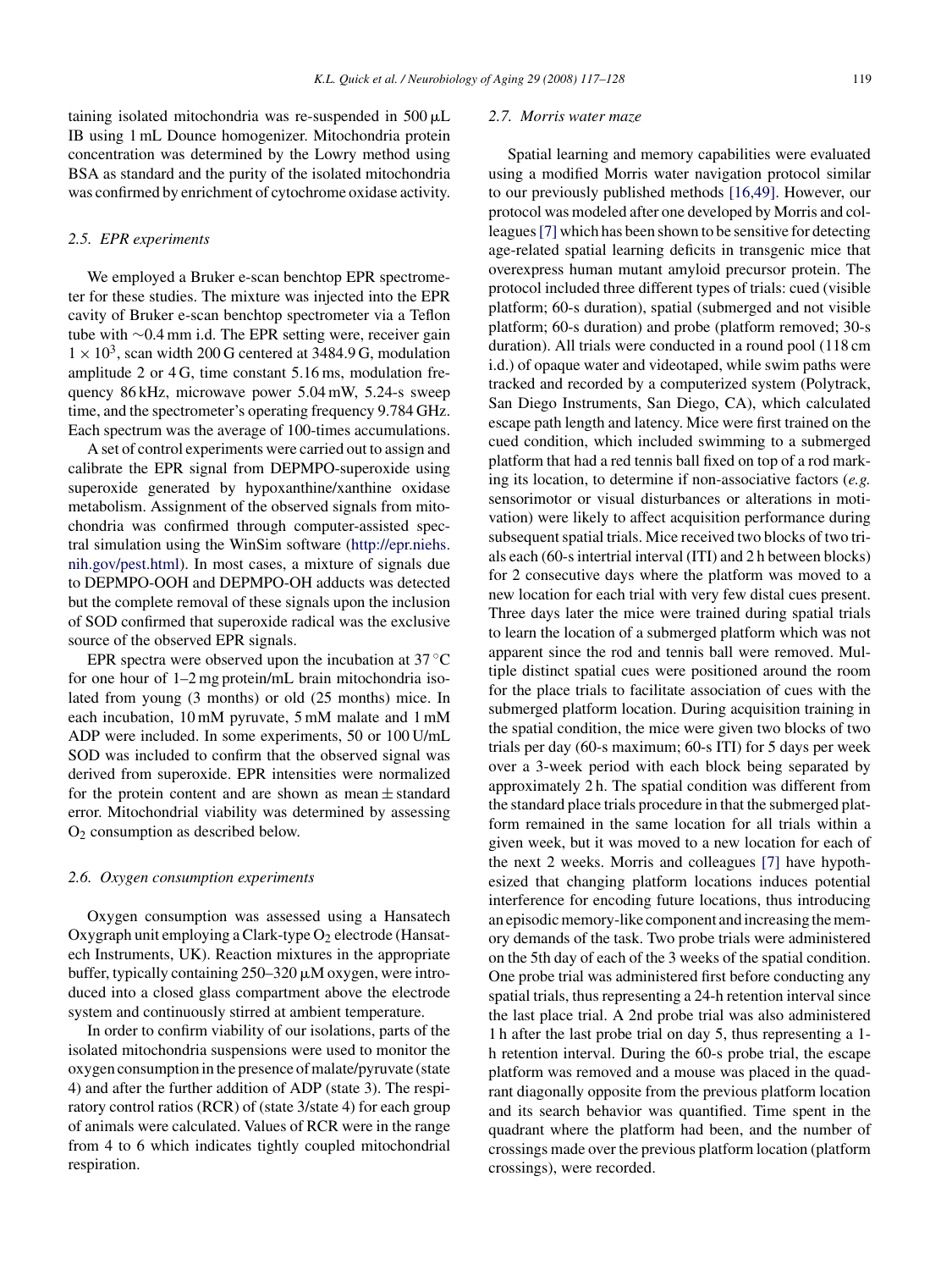#### *2.8. Statistical analysis*

This was a prospectively designed longitudinal experimental study. Sample size determination for survival cohorts was based on the statistical comparison of the survival curves between the control group and the *C*3-treatment group [\[47\].](#page-11-0) As previous studies such as that by Turturro et al. [\[44\]](#page-10-0) suggested a guarantee time in the survival distributions, the sample size determination was based on the log-rank test applied to two distributions after this guarantee time [\[46\].](#page-11-0) Survival distributions for *C*3-treated and control mice were estimated by the non-parametric Kaplan–Meier Product-Limit estimator [\[20\]. C](#page-10-0)ox's proportional hazards model was used to estimate and test the hazard ratio of death between the two mice groups[\[41\]. T](#page-10-0)he assumption of proportional hazards was also examined and verified by a test through the incorporation of time-dependent covariates [\[41\].](#page-10-0)

Statistical significance of DHE oxidation, EPR spectra, lymphocyte populations, mitochondrial electron transport chain activities was determined using ANOVA followed by Student–Newman–Keuls. Analysis of variance (ANOVA) models typically containing one between-subjects variable (Groups) and one within-subjects (repeated measures) variable (*e.g.* Blocks of Trials) were used to analyze the behavioral data. The Huynh–Feldt adjustment of alpha levels was used for all within-subjects effects containing more than two levels to protect against violations of sphericity/compound symmetry assumptions, and Bonferroni corrected "*p*" values were used when multiple comparisons were conducted.

# **3. Results**

# *3.1. Extension of lifespan in mice treated with a C60 fullerene SOD mimetic*

Although we were interested in determining effects of treatment on CNS function during aging, we first determined to what extent  $C_3$ , a mitochondrially active SOD mimetic, modified the aging process in a global sense, by evaluating lifespan. Normal C57BL6 mice, received  $C_3$ , a small  $C_{60}$ fullerene compound (Fig. 1) with SOD mimetic properties [\[1\]](#page-10-0) starting at 12 months of age. This fullerene derivative has previously been shown to be neuroprotective in acute and chronic injury models [\[10\]](#page-10-0) and to increase survival of *Sod2*−/<sup>−</sup> mice which lack the mitochondrial MnSOD (*Sod2*) gene [\[1\]. S](#page-10-0)urvival analysis was performed on an uncensored [\(Fig. 2a](#page-4-0)) and censored ([Fig. 2b](#page-4-0)) cohort of animals. The survival distributions for  $C_3$ -treated and control mice were estimated by the non-parametric Kaplan–Meier Product-Limit estimator ([Fig. 2a](#page-4-0) and b) and compared by a log-rank test  $[20]$ . For the uncensored cohort, mice with  $C_3$  treatment (*n* = 46; 23 males, 23 females) had a lower rate of death over time (log-rank test =  $8.33$ ,  $p = 0.004$ ) compared to control mice  $(n=45; 24 \text{ males}, 21 \text{ females})$  ([Fig. 2a\)](#page-4-0). The estimated median lifespan for the *C*3-treated mice was 27.5 months and



Fig. 1. Structure of the  $C_3$  regioisomer of Tris–malonic acid  $C_{60}$  fullerene derivative  $(e, e, e\text{-}C_{60}(C(COOH)_2)_{3})$ . A superoxide radical anion is shown at top.

that for control mice was 24 months.  $C_3$  treatment shifted the mean survival from  $24.8 \pm 0.7$  months for controls to  $27.6 \pm 0.6$  months (mean  $\pm$  S.E.M.) for *C*<sub>3</sub>-treated mice, an increase of 11%. Under the assumption of proportional hazards between the two groups which was verified by a test incorporating time-dependent covariates [\[41\],](#page-10-0) the estimated hazard ratio of death between the *C*3-treated mice and the control mice was 0.561 with a 95% confidence interval ranging from 0.364 to 0.864. To further confirm these findings, we examined our mixed sex experimental groups by another Cox proportional hazards model [\[20\],](#page-10-0) which controls for the gender effect by treating it as strata (hazard ratio of death between the *C*3-treated mice and the control mice =  $0.569$ ,  $p = 0.011$ ).  $C_3$ -treatment also increased the longest-lived 5%, which includes three animals per group (Control, 32, 32, 32 months; *C*3-treated, 35, 35, 36 months).

Additionally, we combined survival data into a censored curve ([Fig. 2b](#page-4-0)) which includes data from [Fig. 2a](#page-4-0) and two additional censored cohorts of animals utilized for biochemical studies. The lifespan for 38 of the 123 control mice (male,  $n = 62$ ; female,  $n = 61$ ) and 46 of the 115  $C_3$ -treated mice (male, *n* = 56; female, *n* = 59) were censored. As with the uncensored survival data, survival distributions were estimated by non-parametric Kaplan–Meier Product-Limit estimator and compared by a log-rank test[\[20\]. M](#page-10-0)ice treated with  $C_3$  had a lower rate of death over time (log-rank test statistic = 11.4,  $p = 0.0007$ ) compared to control mice. The estimated mean lifespan for  $C_3$ -treated was  $27.4 \pm 0.5$  months (mean  $\pm$  S.E.M.) and 25.1  $\pm$  0.4 months for control mice. Under the assumption of the proportional hazards between the treated mice and the control groups which was verified by a test through the incorporation of the time-dependent covariates [\[41\],](#page-10-0) the estimated hazard ratio of death between *C*3-treated mice and the control mice was 0.590 with a 95% confidence interval ranging from 0.424 to 0.820. These find-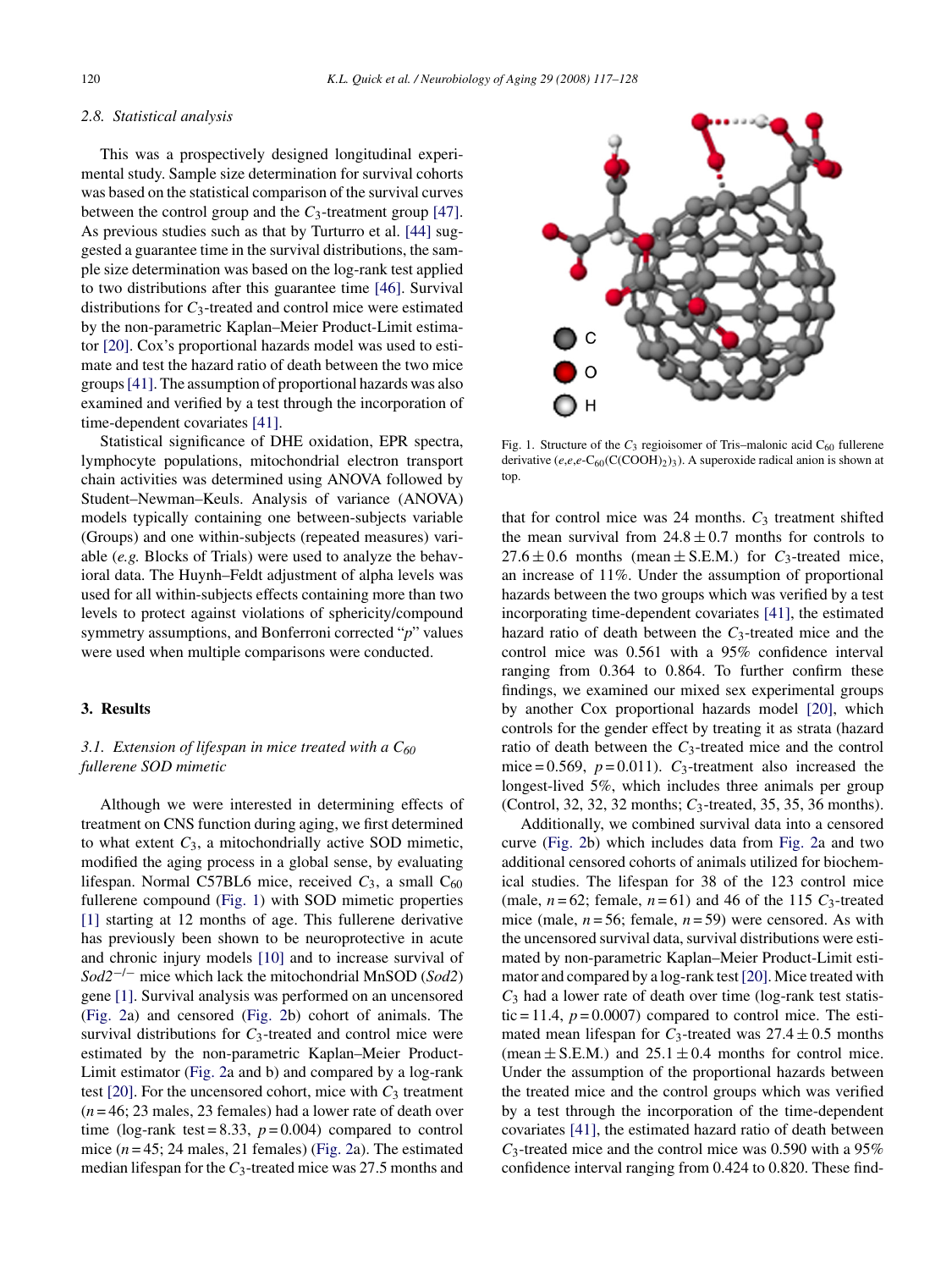<span id="page-4-0"></span>

Fig. 2. Lifespan curves for *C*3-treated and control mice. Treatment of mice with *C*<sup>3</sup> or color-matched dilute food coloring in their drinking water was initiated at 12 months of age, and continued until death. (a) Administration of *C*<sup>3</sup> increased mean survival by 11% and extended maximal survival from 32 months (control) to 36 months (*C*3) in an uncensored cohort of mice. (b) Survival data from panel (a) combined with two additional cohorts of mice some of which were utilized for biochemical analysis, and thus censored. (c) Weights of  $C_3$ -treated mice (males:  $n = 14$ ; females:  $n = 11$ ) were not statistically different from age-matched controls (males:  $n = 15$ ; females:  $n = 9$ ). (d) Food consumption was also not statistically different between  $C_3$ -treated mice and controls ( $n = 5$  each sex). Body weight and food consumption values are mean  $\pm$  S.E.M.

ings were further confirmed by the analysis based on another Cox proportional hazards model [\[20\],](#page-10-0) which controlled for the gender effect by treating it as a strata (hazard ratio of death between  $C_3$ -treated mice and the control mice was 0.588, *p* = 0.0016). Calorie restriction has been reported to increase lifespan by two mechanisms; decreasing the incidence of fatal diseases (*e.g.* cancer) and by slowing *the rate* *of aging*. Changes in the maximal lifespan, which is encompassed in the Cox proportional hazards model, serve as an indicator of the rate of aging. The observation that  $C_3$  treatment decreased the hazard rate of death suggests that  $C_3$ , like calorie restriction, may slow the rate of aging.

To exclude the possibility that *C*<sup>3</sup> treatment enhanced lifespan indirectly by producing calorie restriction through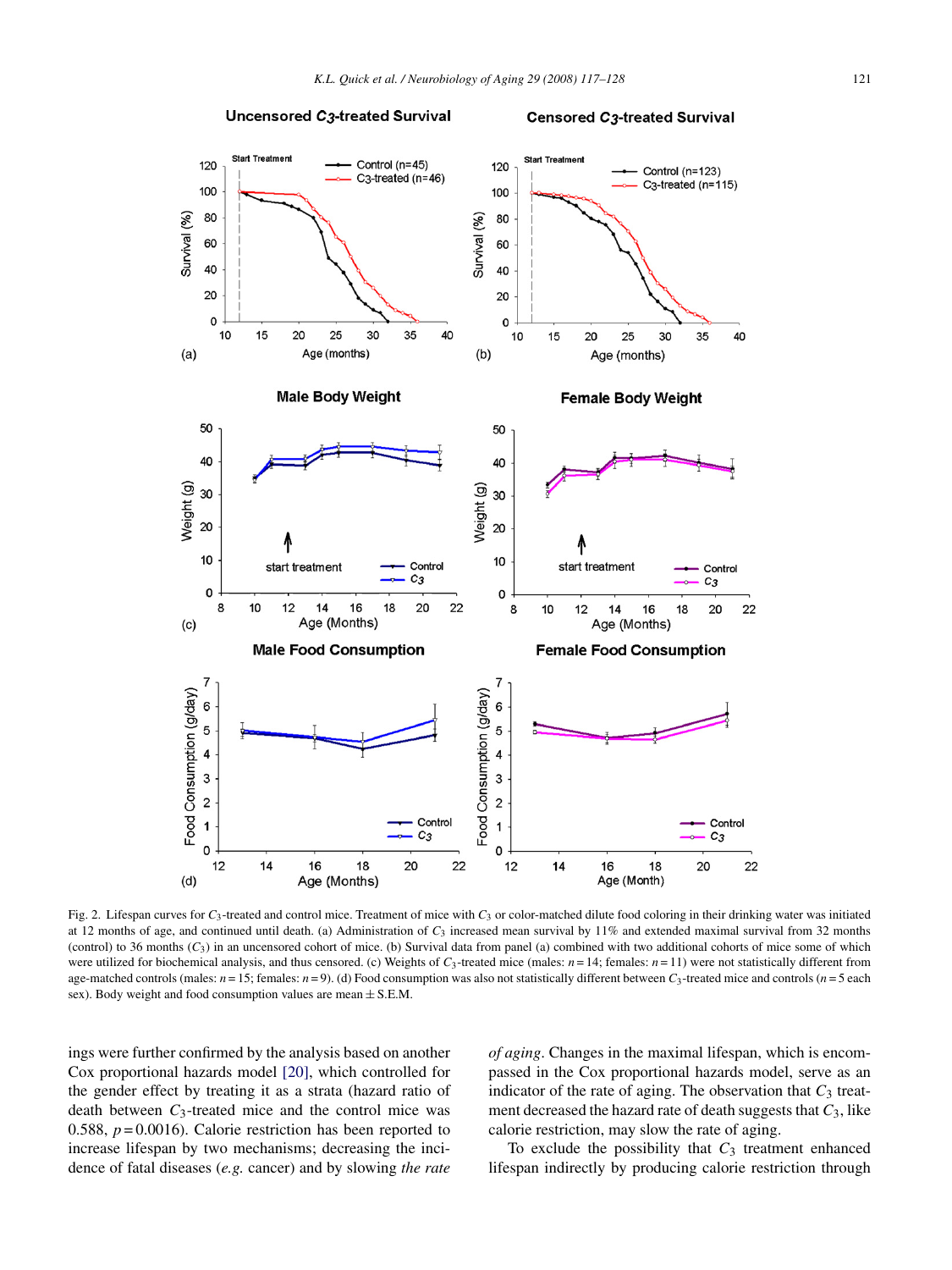<span id="page-5-0"></span>altered feeding, we measured food consumption and body weight in a random subset of mice included in the longevity study. No significant differences in weights between *C*3 treated mice and age-matched controls were observed [\(Fig. 2c](#page-4-0)). We also compared food intake of mice in both groups and found no significant differences at any age [\(Fig. 2d](#page-4-0)) indicating that  $C_3$  treatment did not result in secondary calorie restriction. Together, these data indicate that treatment with a superoxide dismutase mimetic which is able to target mitochondrial superoxide can increase lifespan in mammals. Our findings extend previous work in *C. elegans* showing that a chemically different class of SOD mimetics, which contain manganese as the active moiety, enhanced lifespan [\[34\],](#page-10-0) although extension of lifespan in *C. elegans* using these agents has not been universally observed [\[22,23\].](#page-10-0)

# *3.2. Attenuation of age-associated increases in oxidative stress by C3*

Numerous studies have shown age-related increases in oxidative damage to macromolecules (lipid, protein and DNA) in a variety of organisms including humans [\[40\].](#page-10-0) To determine if *C*<sup>3</sup> affects age-associated increase in free radical levels, we examined levels of dihydroethidium (DHE) oxidation in brain from young, old and old *C*3-treated mice. Since DHE is selectively oxidized by superoxide radical, systemic administration of DHE and uptake of the dye into brain allows for the *in vivo* detection of the level of superoxide [\[4,5,37,50\]. I](#page-10-0)n addition, imaging of DHE oxidation by confocal microscopy permits cell-specific detection of superoxide generation. Representative confocal microscopy images of



Fig. 3. Reduction of age-associated brain oxidative stress by  $C_3$ . Mice were placed on the same treatment regimens as those used for the longevity cohorts. Young (4 months,  $n = 8$ ), old (24 months,  $n = 7$ ) and old  $C_3$ -treated (24 months,  $n = 6$ ) groups were analyzed. Superoxide-mediated oxidative stress was measured by a systemically administered dye, dihydroethidium (DHE) [\[37\]. \(](#page-10-0)a) Confocal microscopy images of fixed brain slices superoxide-mediated DHE oxidation, shown in cyan. (b) Quantification of DHE oxidation in cortex (CTX), substantia nigra (SN) and CA1, CA3 and dentate gyrus (DG) regions of the hippocampus. Values are mean <sup>±</sup> S.E.M.; S.E.M. is represented by numbers on the face of each bar. \**<sup>p</sup>* < 0.05 by ANOVA and Student–Neuman–Keuls *post hoc* analysis for young *vs.* old. \*\**p* < 0.05 by ANOVA and S–N–K *post hoc* analysis for old *vs.* old-*C*3.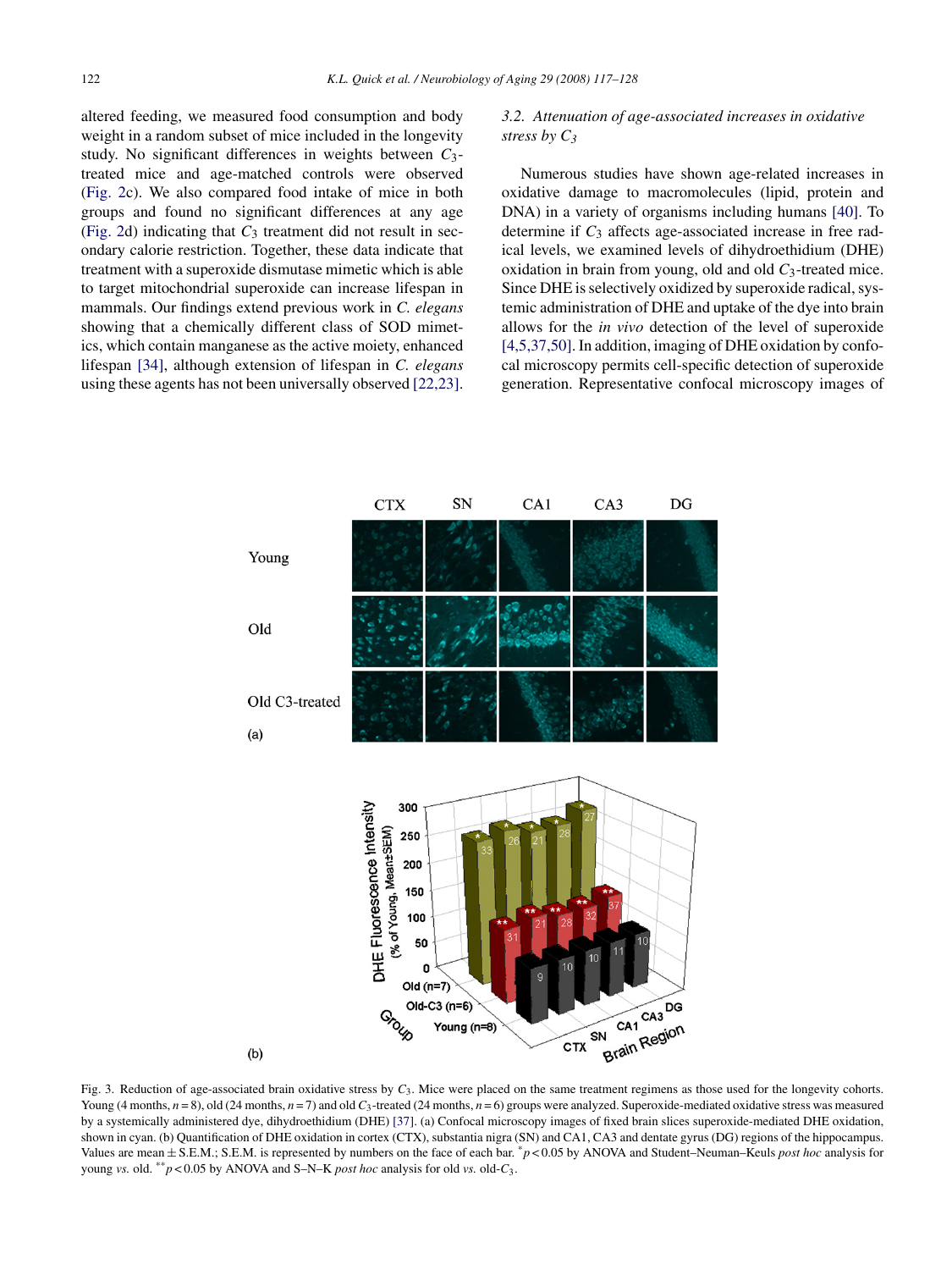fixed brain slices are included in [Fig. 3a,](#page-5-0) with superoxidemediated DHE oxidation shown in cyan. Quantification of DHE oxidation within specific brain regions [\(Fig. 3b\)](#page-5-0) showed significant increases in oxidized DHE in all brain regions measured with age (young, 4 months, *n* = 8 *versus* old, 24 months,  $n = 7$ ) and a reduction by chronic  $C_3$  treatment (old, 24 months,  $n = 7$  *versus* old- $C_3$ , 24 months,  $n = 6$ ). Old control mice showed a 165% increase in fluorescence due to DHE oxidation *versus* young mice. Old *C*3-treated mice, on the other hand, had only a 37% increase in fluorescence. These data indicate that  $C_3$  treatment reduced age-associated elevations of superoxide as detected by DHE oxidation, decreasing general cellular oxidative stress in the specific brain regions examined. It would have been useful to carry out parallel

experiments with a structurally similar fullerene compound that lacked SOD activity to confirm that the SOD activity of *C*<sup>3</sup> is important to its anti-aging affects, but it was not possible to produce the necessary quantity of such a compound needed when the study was started.

# *3.3. Reversal of mitochondrial free radical production by C3*

Mitochondria are responsible for the majority of  $O_2$  consumption of respiring cells, and are thus the major cellular source of ROS. At present, direct measurements of background superoxide production by mitochondria, *i.e.* without the use of electron transport chain inhibitors, in relation to age has not been reported. To address this deficiency, we carried out a spin trapping EPR (electron paramagnetic resonance) study using 5-diethoxyphosphoryl-5-methyl-1-pyrroline *N*oxide (DEPMPO) to monitor alterations in superoxide production occurring during aging in mice, and the effectiveness of  $C_3$  to modulate these changes (Fig. 4). EPR spectra were captured from intact brain mitochondria from young (3 months,  $n = 14$ ), old (24 months,  $n = 17$ ) and old- $C_3$  (28 months,  $n = 11$ ) mice. Representative EPR spectra are shown in Fig. 4a. Quantification of spectra (Fig. 4b) showed a significant increase in the superoxide-mediated signal from isolated brain mitochondria with age and a significant attenuation of this increase in the chronically *C*3-treated mice. To confirm that the increased EPR signal in old mice was derived from superoxide, SOD (100 U/mL) was included in certain experiments and abolished the EPR signal (Fig. 4a, old + SOD), indicating that it is superoxide-dependent.

# *3.4. Effects of SOD mimetic, C3, on age-related loss of spatial learning and memory*

The effects of chronic antioxidant therapy on ageassociated loss of spatial learning and memory was tested using the Morris water maze [\[8,17\].](#page-10-0) Young (5 months,  $n = 23$ ), old (23–26 months,  $n = 18$ ) and old  $C_3$ -treated (23–26 months,  $n = 23$ ) mice were trained on the cued trials ([Fig. 5a\)](#page-7-0). Analysis of the cued trials data ([Fig. 5a\)](#page-7-0) showed that there was a significant main effect of Group for path length Fig. 4. Age-dependent increase in superoxide production by mouse brain mitochondria and reversal by *C*<sup>3</sup> treatment. (a) EPR spectra observed upon the incubation of isolated brain mitochondria for 1 h at 37 ◦C from 3-monthold (Young), 24-month-old (Old) and 24-month-old *C*3-treated (Old-*C*3) mice. Top (Old + SOD) trace shows sample from an old mouse in the presence of 100 U/mL SOD. In each incubation, 10 mM pyruvate, 5 mM malate and 1 mM ADP were included. EPR intensities were normalized for the protein content and are shown in panel (b) as mean  $\pm$  S.E.M.  $\degree$  *p* < 0.05, young *vs*. old, by ANOVA and S–N–K *post hoc* analysis; \*\**p* < 0.05, old *vs.* old-*C*3, by ANOVA and S–N–K *post hoc* analysis.

 $[F(2,64) = 7.41, p = 0.001]$  and pairwise comparisons indicated that the old mice had significantly longer average path lengths across blocks of trials compared to both the young  $(p<0.0005)$  and old  $C_3$ -treated groups  $(p=0.010)$ . Additional analyses showed that these effects were mostly due to differences during the third block of trials. However, the performance of the old mice improved dramatically between the third and fourth blocks of trials to the degree that all three groups were performing equivalently by the last block of trials. An ANOVA of the swimming speed data (not shown) yielded a significant main effect of Group for path length  $[F(2,64) = 12.85, p < 0.0005]$ , and subsequent pairwise comparisons showed that the old and old *C*3-treated groups swam significantly slower than the young group, (*p* < 0.0005), *i.e.* younger mice were ∼25% faster than either old group. Thus, latency was not an appropriate measure to evaluate performance on the water navigation task and we used path length instead which would not be affected by differences in swimming speeds. The results from the cued trials suggest that the old mice initially demonstrated impairment on the cued trials possibly from non-associative influences. However, the old mice improved their performance to the degree that they



 $Old + SOD$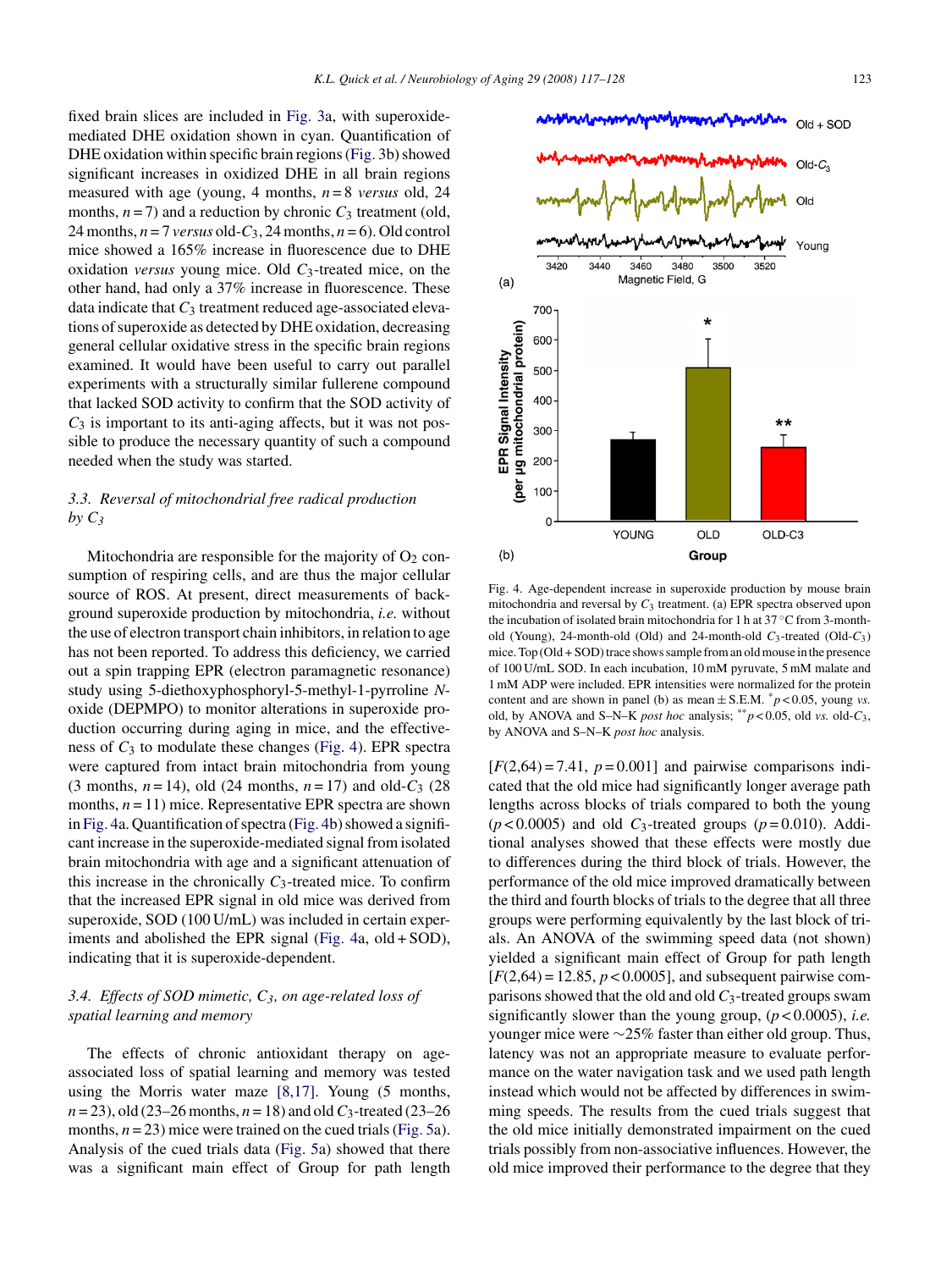<span id="page-7-0"></span>

Fig. 5. Chronic SOD mimetic therapy reduces age-dependent decline in spatial learning and memory as indicated by the Morris water maze. Young (6 months,  $n = 23$ ), old control (23–26 months,  $n = 18$ ) and old  $C_3$ -treated (23–26 months,  $n = 23$ ) mice were tested on components of the Morris water maze. (a) This graph shows the path length data from the cued (visible platform) trials. An ANOVA and subsequent pairwise comparisons of these data showed that, on the average, the young and old  $C_3$ -treated mice had significantly shorter path lengths to the visible platform compared to the old group ( $p$  < 0.0005 and 0.01, respectively). However, this was mostly due to differences observed during block  $3 (p = 0.001)$  which was the only block of trials where the groups differed significantly. Although these results suggest that non-associative influences (*e.g.* sensorimotor or visual disturbances, or alteration in motivation) may have differentially affected the performance of the old mice, it should be noted that they performed as well as the other two groups by the end of training. (b) Performance during the third (platform position) week of spatial trials in terms of path length is depicted. An ANOVA of these data yielded a significant main effect of Group  $(p=0.003)$  and a significant Group by Blocks of Trials interaction  $(p=0.032)$  suggesting that the groups performed differently across training. Pairwise comparisons showed that the average path length of the young mice was significantly shorter than that of the old group  $(p < 0.0005)$  with significant differences occurring during blocks 2, 3 and 4 ( $p$  < 0.004). The average path length of the old  $C_3$ -treated mice was also substantially shorter than that of old group ( $p = 0.032$ ) but was not significant according to Bonferroni corrected levels ( $p=0.017$ ). (c) Probe trial performance concerning retention of the general location of the platform is shown by depicting time spent in the target quadrant where the submerged platform had been located. The groups differed significantly in terms of the time spent in the target quadrant for the probe trial conducted 24-h after the last spatial trial  $(p=0.006)$ . The young and old  $C_3$ -treated groups spent significantly more time in the target quadrant compared to the old mice  $(p = 0.009$  and 0.003, respectively) during the 24-h spatial-probe interval. (d) This graph shows retention performance concerning the exact location of the submerged platform by depicting the number of times the mice crossed over the location (*i.e.* number of platform crossings) during the probe trials. When this measure was used, the groups were found to differ significantly in their performance during the 24-h spatial-probe trial intervals. The young and old  $C_3$ -treated groups exhibited significantly more platform crossings than the old mice for the 24-h (*p* < 0.005 and 0.001, respectively).

were performing as well as the other two groups by the last block of cued trials, thus demonstrating control-like levels of performance at the end of training. Age- and treatmentrelated effects on spatial learning evolved with time and the changing of submerged platform locations. Specifically, no differences between groups were observed with regard to escape path length during the first week of spatial trials nor were any differences found between groups on the probe trial variables during the first week (not shown). However, significant differences in group performances were found for the second and third platform locations (weeks 2 and 3). Specifically, a significant main effect of Group was found for week 2  $[F(2,63) = 10.60, p < 0.0005]$  (data not shown), and subsequent pairwise comparisons showed that the old mice

had significantly longer path lengths to the submerged platform compared to the young ( $p < 0.0005$ ) and old  $C_3$ -treated groups ( $p = 0.014$ ). The old  $C_3$ -treated group had longer path lengths than the young mice  $(p = 0.024)$  but differences were not significant according to Bonferroni corrected levels (*i.e.*  $p = 0.017$ ). An ANOVA on the place trials data from week 3 (Fig. 5b) also yielded a significant main effect of Group  $[F(2,61) = 6.38, p = 0.003]$ , as well as a significant Group by Blocks of Trials interaction  $[F(8,244) = 6.38, p = 0.046]$ . Subsequent comparisons showed that the old group of mice had significantly longer average path lengths than the young mice  $(p = 0.001)$ . The old group also had longer average path lengths than the old  $C_3$ -treated mice ( $p = 0.032$ ) but "*p* values" were not less than Bonferroni corrected levels. Parallel differ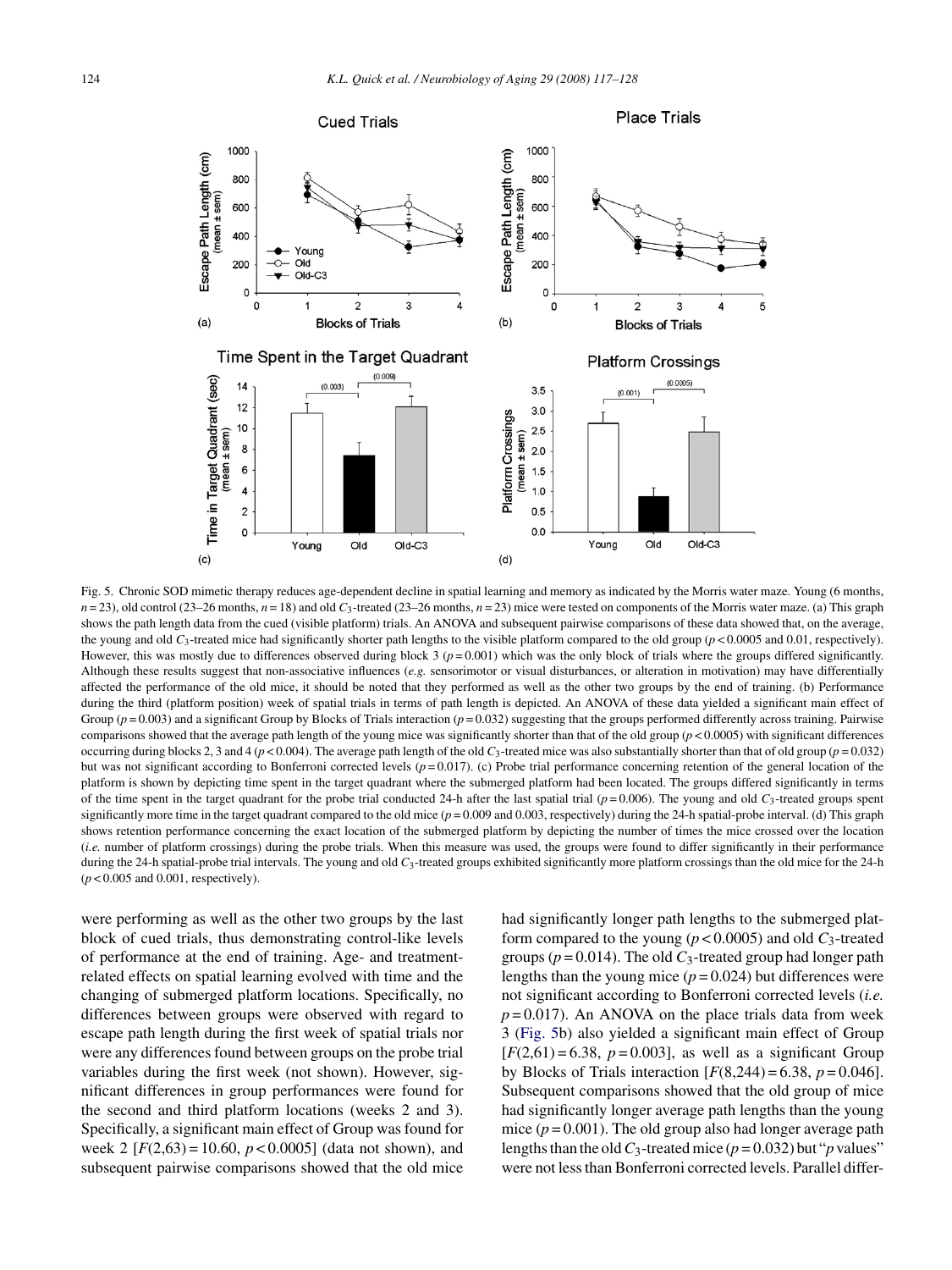ences between groups were also found during the probe trials from weeks 2 and 3. That is, an ANOVA on the time spent in the target quadrant data for both retention intervals from week 2 (data not shown) revealed a significant main effect of Group  $[F(2,63) = 3.87, p = 0.026]$ , but subsequent pairwise comparisons showed that significant impairment was found only in the old mice relative to the young group at the 24-h retention interval. In contrast, much more robust differences were found for platform crossings, a variable which assesses a more precise memory of the platform location. An ANOVA of these data resulted in a significant main effect of Group  $[F(2,63) = 10.33, p < 0.0005]$  and pairwise comparisons showed that the old mice had significantly fewer platform crossings compared to the young group at 24-h  $(p<0.004)$  and 1-h  $(p<0.0005)$  intervals and compared to the old  $C_3$ -treated group for both intervals ( $p < 0.012$  and 0.008, respectively), as well. Similar results were found for the probe trials conducted during week 3 where a significant main effect of Group was found for the time spent in the target quadrant  $[F(2,61) = 3.40, p = 0.040]$ . Subsequent comparisons showed that significant group differences were found only during the 24-h retention probe trial [\(Fig. 5c](#page-7-0)) where the old mice spent significantly less time in the target quadrant compared to the young  $(p=0.009)$ , and to the old  $C_3$ -treated groups ( $p = 0.003$ ). Robust differences were found again with regard to platform crossings ([Fig. 5d\)](#page-7-0) during the week 3 probe trial where an ANOVA produced a significant main effect of Group  $[F(2,61) = 14.31, p < 0.0005]$ . Again, pairwise comparisons showed that the old mice had significantly fewer platform crossings compared to the young group at 24 and 1-h (*p* < 0.0005) retention intervals and compared to the old  $C_3$ -treated group at both intervals ( $p < 0.001$ ) and 0.009, respectively). In summary, we have presented evidence that *C*<sub>3</sub>-treatment helps protect mice against agerelated decrements in spatial learning and memory performance. For example, with regard to acquisition performance during the spatial condition, the old *C*3-treated mice performed significantly better than the old group in terms of path length during week 2, while effects were marginally non-significant between the two groups during week 3. More robust effects eventually emerged with regard to retention capabilities measured during probe trials, particularly when memory demands were greatest. For example, results from the probe trials conducted during week 3 showed that the *C*3-treated mice performed significantly better than the old group and as well as the young mice with regard to platform crossings for both the 24 and 1-h retention intervals and with regard to time spent in the target quadrant for the 24-h retention interval.

# **4. Discussion**

Here we show that an orally-administered SOD mimetic can significantly increase lifespan and reduce mitochondrial free radical production. To our knowledge, this is the first report that a non-transgenic approach other than calorie restriction, a highly complex intervention, can increase the lifespan of a mammal. Non-transgenic C57BL6 mice which received  $C_3$  from 12 months of age had an increase in mean (11%) and median (15%) lifespan ([Fig. 2a\)](#page-4-0). Calorie restriction (CR) initiated at 12 months age extends mean lifespan by 14% (median lifespan by 16%) [\[36\], a](#page-10-0) shift in survival that is similar to ours. Since CR has also been reported to improve free radical handling, this may indicate that there are overlapping mechanisms between these two interventions. If this is true, then one would predict that initiating treatment with  $C_3$ at 2–3 months of age would result in an even greater increase in lifespan, since CR started at 2 months of age increases lifespan by more than 25% [\[43\].](#page-10-0)

In reviewing the literature on aging and lifespan in standard C57BL6 mice, we found that median lifespans generally reported ranged from 23.5–25 months (females) and 25–27 months (males) across multiple studies [\[12,15,45\].](#page-10-0) Our median lifespan was within this range. We also compared our mean lifespan to published values, and found that our data are quite similar to that reported by a number of benchmark studies, including the most recent study from the Biomarkers of Aging Project [\[43\].](#page-10-0) That study reported a mean survival for a mixed gender cohort of 775 days (calculated from data therein), with an asymptotic 95% confidence interval from 728 to 822 days when a standard error of 24 days (as estimated by [\[43\]\)](#page-10-0) is used. The mean survival for our uncensored data was 768 days, and for our censored data was 763 days, both of which are within a few days of the Turturro mean, and are well within the 95% confidence interval and are not statistically different from their data. Of note, that study revised downward their previously-published mean survival. In their previous publications [\[6,44\], u](#page-10-0)p to 15% of mice with dermatitis were excluded from survival analysis, but in the 2002 study, all mice were included. In our study, no mice were excluded.

In addition to lifespan extension,  $C_3$  reduced oxidative stress in brain, and superoxide production by isolated mitochondria from aging brain. To evaluate brain oxidative stress *in vivo*, we utilized DHE oxidation as an indicator of cellular superoxide levels. These data showed elevated oxidative stress in all brain regions examined in aged mice in comparison to younger mice, and therefore supports the large body of evidence suggesting that oxidative stress is increased with age in a variety of tissues [\[40\]. O](#page-10-0)ur data also indicate that *C*<sup>3</sup> treatment was able to attenuate this age-associated increase in oxidative stress and link reduced oxidative stress with enhanced longevity. To determine if  $C_3$  could specifically reduce mitochondrially-produced superoxide, we employed EPR spectroscopy (EPRS) to examine baseline superoxide production of isolated brain mitochondria. The EPRS results showed that there was a significant age-associated increase in brain mitochondrial superoxide production and that  $C_3$  treatment could reverse this increase. We were unable to find any other studies which directly demonstrated baseline superoxide production from isolated mitochondria (that is, without the use of electron transport chain inhibitors) in aging models,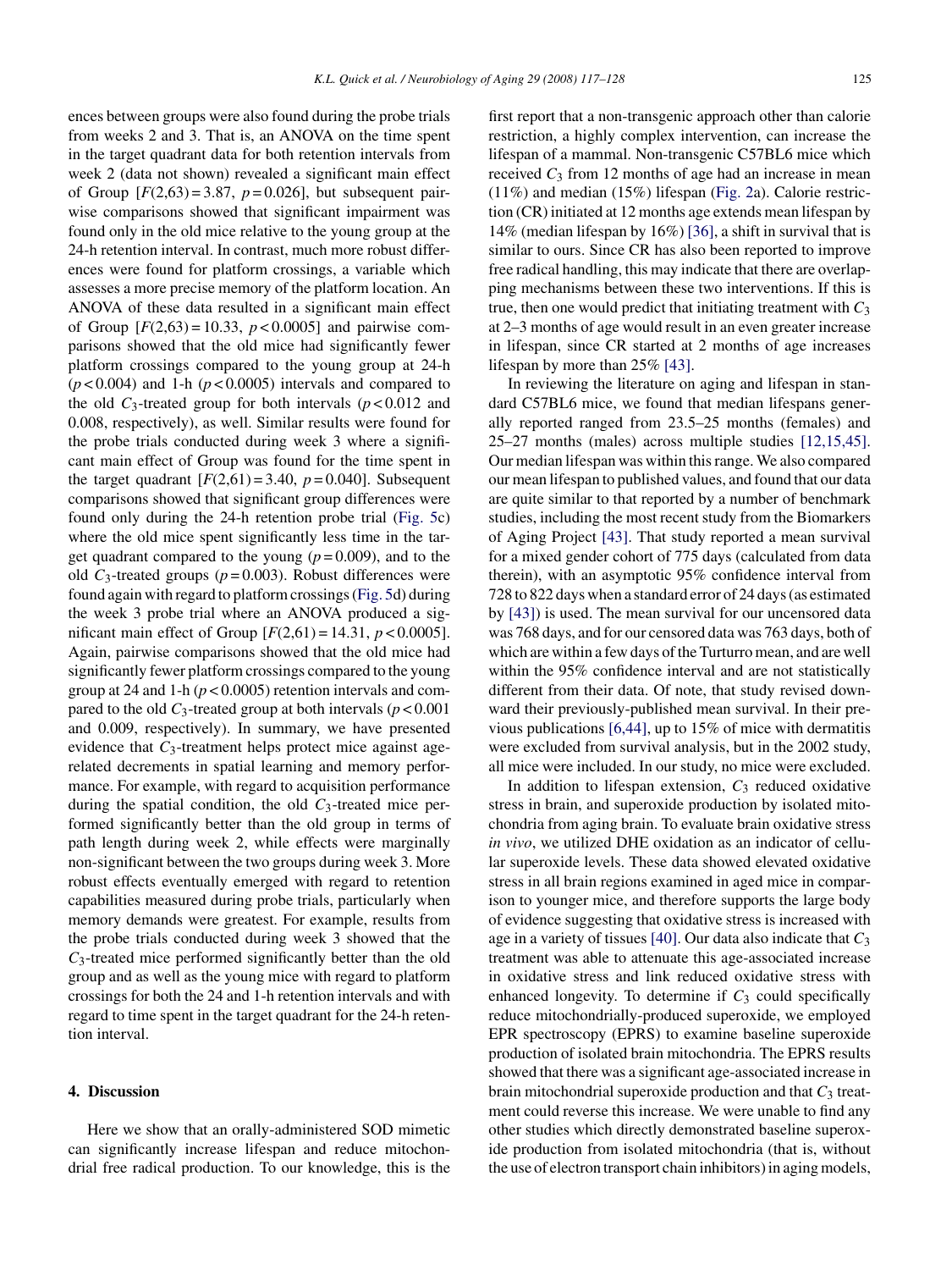and believe our data are strong evidence that mitochondrial free radical flux is in fact increased with age, at least in brain.

To determine if  $C_3$  was able to alter other biomarkers of aging, we investigated the impact of  $C_3$  treatment on a number of parameters known to change with age, including cognitive function and immune system status. Cognitive decline and impaired sensorimotor performance have both been documented to occur in old mice, although the magnitude and specific types of impairment have been variable across studies [\[3,33\].](#page-10-0) We carried out behavioral analyses to determine the effect of age and  $C_3$  treatment on cognitive function of C57BL6 mice using a modified Morris water maze testing protocol that has been shown to be sensitive for detecting episodic-like memory declines in spatial learning and memory in mice resulting from aging and amyloid peptide accumulation [\[16\].](#page-10-0) As reported previously (36, 37), here we also found a moderate significant age-related decline in performance, particularly in retention capabilities evaluated during probe trials which are reversed by  $C_3$  treatment. It has been shown that levels of oxidative stress may participate in age-associated loss of cognitive function. In addition, age-related impairments in long-term potentiation (LTP) are improved by overexpression of cytosolic SOD-1 [\[21\]](#page-10-0) and extracellular SOD (EC-SOD) [\[19\]](#page-10-0) independently. Moreover, age-associated loss of spatial memory as indicated by Morris water maze is prevented by overexpression of EC-SOD [\[19\]. I](#page-10-0)n C57BL/6N Sim mice, fear-conditioning experiments revealed that a decrease in learning and memory can be observed between 8 and 11 months and that chronic treatment with an SOD/catalase mimetic prevents this age-associated loss [\[30\].](#page-10-0) Our data are in agreement with these previously published studies which suggest that chronic antioxidant therapy is beneficial for maintaining LTP during aging. In contrast, superoxide was shown to be critical for LTP by the demonstration that cell-permeable SOD mimetics fully block LTP [\[25\]](#page-10-0) but that cell-impermeable SOD mimetics attenuate but do not completely block LTP through their extracellular activity [\[26\].](#page-10-0) While SOD mimetic administration may be beneficial in aging animals, earlier therapy may inhibit LTP as observed in transgenic mice overexpressing human SOD1 examined at 2 months of age [\[21\]. T](#page-10-0)he initiation of*C*3-therapy at mid-life may prove to be an important factor for both increasing lifespan and providing a beneficial effect to ageassociated deficits in cognition. In addition, the mechanism by which *C*<sup>3</sup> impacts age-related loss of spatial learning and memory may be through its SOD activity in the extracellular matrix which has been shown to be protective previously [\[19\].](#page-10-0)

As a robust anti-aging therapy which reduces levels of oxidative stress, CR has produced conflicting results in its ability to slow the loss of age-associated spatial learning [\[3\].](#page-10-0) This may be due to lack of (or subtle) effects of CR on the aging nervous system *per se*, the fact that animals which perform poorly on initial testing were often excluded from subsequent testing (*e.g.*[\[3,33\]\),](#page-10-0) potentially biasing the results or the effects of low plasma glucose in CR animals on cognitive function. This latter idea is supported by a study on aged CR rats, which performed worse in the Morris water maze than *ad libitum* fed controls initially, but had a significant improvement in performance when an injection of glucose was given prior to testing [\[48\]. W](#page-11-0)e measured plasma glucose in aged mice, and found no difference between old and old *C*3-treated mice (data not shown).

Oxidative stress is known to impair immunological function, and functional decline in the immune system has been well characterized to occur during aging.  $C_3$  treatment reversed aging-associated alterations in the T-lymphocyte CD4+/CD8+ ratio and reversed age-related loss of B-cells as a percentage of total splenocytes (Supplemental Figure S1).

Taken together, these data suggest that  $C_3$  decreases age-associated mitochondrial superoxide production and improves mitochondrial function, providing support for the mitochondrial theory of aging as one component of the aging process. However, as discussed in detail by Beckman and Ames [\[2\],](#page-10-0) changes in mitochondrial physiology may reflect more indirect processes (for example, changes in mitochondrial gene expression due to hormone status, inflammation, diet, activity) and may interact with other pathways linked to aging, such as insulin-dependent signaling or the sirtuins. Because  $C_3$  has previously been shown to localize within mitochondria, to enhance survival of *Sod2*−/<sup>−</sup> mice [\[1\]](#page-10-0) and, as shown here, to regulate mitochondrial superoxide production by EPR and extend the lifespan of mice, we think it is likely that some of the actions of  $C_3$  in the current study are directly on mitochondria. However, to what degree and how mitochondria contribute to aging remain important questions and are areas of future study that may provide valuable insights into the complex multifactorial process of aging.

#### **Acknowledgements**

This work was funded by a Paul Beeson Physician Scholar Award, the Selma I. Hartke fund for aging research and a grant of the National Institute of Health (NIH) NS 41796 (LLD), The Larry L. Hillblom Foundation (LLD) and a grant from NIH (HL67312-02) and an Investigator Award from the Cancer Research Institute (RHA). The authors would like to thank Dr. Eva Lovett and Joshua Hardt for synthesis and evaluation of the  $C_3$  used for these studies, Drs. Sue Ellen Greco and Maria LaRegina for expert pathological evaluations, and Drs. Jeff Gordon, Shin-ichiro Imai, Eugene M. Johnson, Jr. and Margarita Behrens for helpful discussions throughout the course of this study.

*Disclosure statement:* There is no conflict of interest.

## **Appendix A. Supplementary data**

Supplementary data associated with this article can be found, in the online version, at [doi:10.1016/j.](http://dx.doi.org/10.1016/j.neurobiolaging.2006.09.014) [neurobiolaging.2006.09.014](http://dx.doi.org/10.1016/j.neurobiolaging.2006.09.014).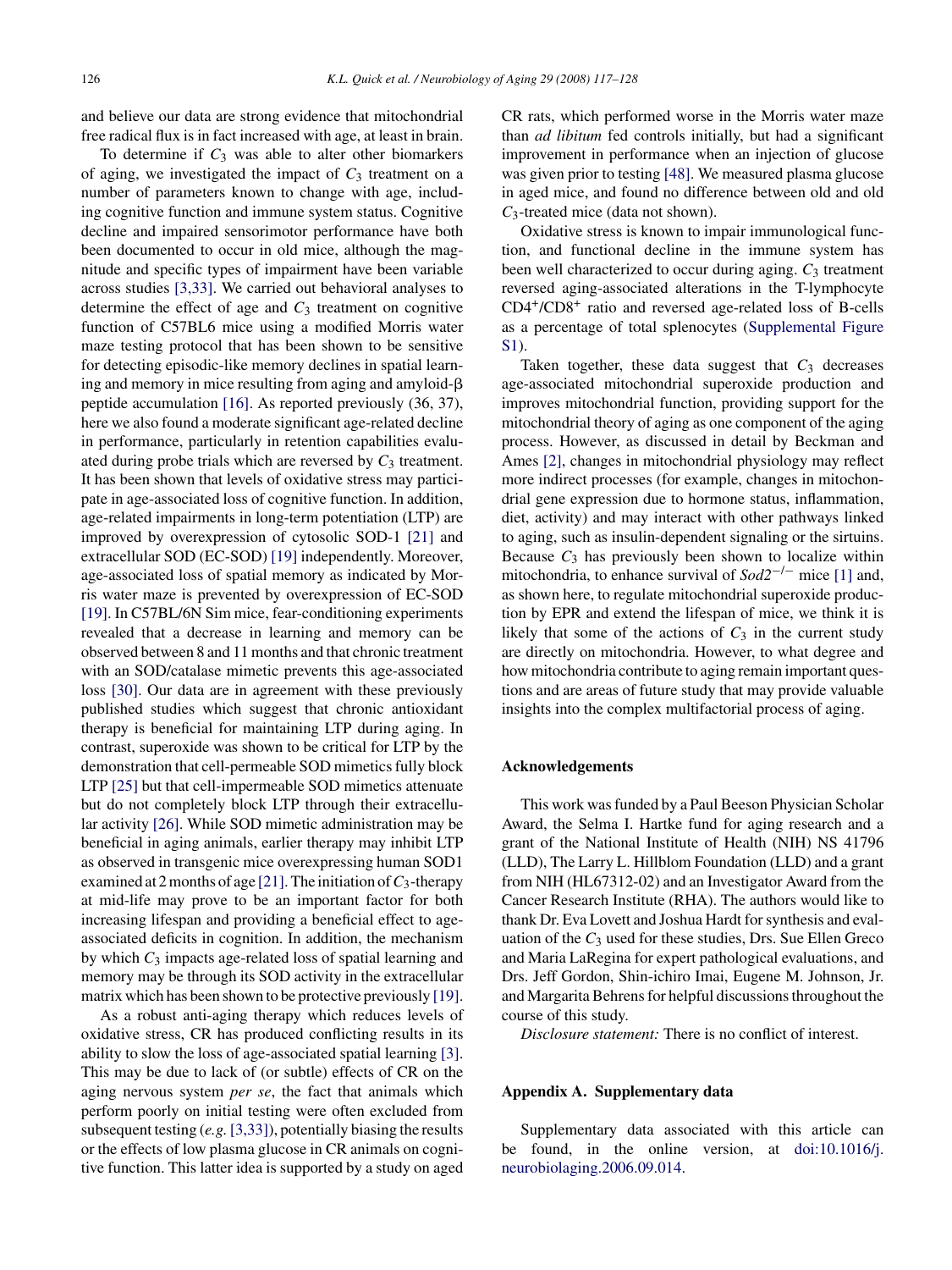## <span id="page-10-0"></span>**References**

- [1] Ali SS, Hardt JI, Quick KL, Kim-Han JS, Erlanger BF, Huang TT, et al. A biologically effective fullerene (C60) derivative with superoxide dismutase mimetic properties. Free Radic Biol Med 2004;37(8):1191–202.
- [2] Beckman KB, Ames BN. The free radical theory of aging matures. Physiol Rev 1998;78:547–81.
- [3] Bellush LL, Wright AM, Walker JP, Kopchick J, Colvin RA. Caloric restriction and spatial learning in old mice. Physiol Behav  $1996:60(2)$ : 541-7.
- [4] Benov L, Sztejnberg L, Fridovich I. Critical evaluation of the use of hydroethidine as a measure of superoxide anion radical. Free Radic Biol Med 1998;25(7):826–31.
- [5] Bindokas VP, Jordan J, Lee CC, Miller RJ. Superoxide production in rat hippocampal neurons: selective imaging with hydroethidine. J Neurosci 1996;16(4):1324–36.
- [6] Blackwell BN, Bucci TJ, Hart RW, Turturro A. Longevity, body weight, and neoplasia in ad libitum-fed and diet-restricted C57BL6 mice fed NIH-31 open formula diet. Toxicol Pathol 1995;23(5): 570–82.
- [7] Chen G, Chen KS, Knox J, Inglis J, Bernard A, Martin SJ, et al. A learning deficit related to age and beta-amyloid plaques in a mouse model of Alzheimer's disease. Nature 2000;408(6815):975–9.
- [8] Creeley CE, Wozniak DF, Bayly PV, Olney JW, Lewis LM. Multiple episodes of mild traumatic brain injury result in impaired cognitive performance in mice. Acad Emerg Med 2004;11(8):809–19.
- [9] Dugan LL, Lovett E, Cuddihy S, Almli CR, Lin T-S, Choi DW. Carboxyfullerenes as neuroprotective antioxidants. In: Kreiglstein J, editor. Pharmacology of cerebral ischemia. New York: Academic Press; 1998.
- [10] Dugan LL, Lovett E, Quick KL, Lotharius J, Lin TT, O'Malley KL. Fullerene-based antioxidants and neurodegenerative disorders. Parkinsonism Relat Disord 2001;7:243–6.
- [11] Finkel T, Holbrook NJ. Oxidants, oxidative stress and the biology of ageing. Nature 2000;408(6809):239–47.
- [12] Goodrick CL, Ingram DK, Reynolds MA, Freeman JR, Cider N. Effects of intermittent feeding upon body weight and lifespan in inbred mice: interaction of genotype and age. Mech Ageing Dev 1990;55(1): 69–87.
- [13] Guarente L, Picard F. Calorie restriction—the SIR2 connection. Cell 2005;120(4):473–82.
- [14] Harman D. Free radical theory of aging. Mutat Res 1992;275(3–6): 257–66.
- [15] Harrison DE, Archer JR, Astle CM. Effects of food restriction on aging: separation of food intake and adiposity. Proc Natl Acad Sci USA 1984;81(6):1835–8.
- [16] Hartman RE, Izumi Y, Bales KR, Paul SM, Wozniak DF, Holtzman DM. Treatment with an amyloid-beta antibody ameliorates plaque load, learning deficits, and hippocampal long-term potentiation in a mouse model of Alzheimer's disease. J Neurosci 2005;25(26):6213–20.
- [17] Ho N, Liauw JA, Blaeser F, Wei F, Hanissian S, Muglia LM, et al. Impaired synaptic plasticity and cAMP response element-binding protein activation in Ca2+/calmodulin-dependent protein kinase type IV/Gr-deficient mice. J Neurosci 2000;20(17):6459–72.
- [18] Hsin H, Kenyon C. Signals from the reproductive system regulate the lifespan of *C. elegans*. Nature 1999;399(6734):362–6.
- [19] Hu D, Serrano F, Oury TD, Klann E. Aging-dependent alterations in synaptic plasticity and memory in mice that overexpress extracellular superoxide dismutase. J Neurosci 2006;26(15):3933–41.
- [20] Kalbfleisch JD, Prentice RL. The statistical analysis of failure time data. New York: John Wiley; 1980.
- [21] Kamsler A, Segal M. Paradoxical actions of hydrogen peroxide on long-term potentiation in transgenic superoxide dismutase-1 mice. J Neurosci 2003;23(32):10359–67.
- [22] Keaney M, Gems D. No increase in lifespan in *Caenorhabditis elegans* upon treatment with the superoxide dismutase mimetic EUK-8. Free Radic Biol Med 2003;34(2):277–82.
- [23] Keaney M, Matthijssens F, Sharpe M, Vanfleteren J, Gems D. Superoxide dismutase mimetics elevate superoxide dismutase activity in vivo but do not retard aging in the nematode *Caenorhabditis elegans*. Free Radic Biol Med 2004;37(2):239–50.
- [24] Kim-Han JS, Reichert SA, Dugan LL. BMCP1: A mitochondrial uncoupling protein in neurons which regulates mitochondrial function and oxidant production. J Neurochem 2001;79:658–68.
- [25] Klann E. Cell-permeable scavengers of superoxide prevent longterm potentiation in hippocampal area CA1. J Neurophysiol 1998;80(1):452–7.
- [26] Klann E, Roberson ED, Knapp LT, Sweatt JD. A role for superoxide in protein kinase C activation and induction of long-term potentiation. J Biol Chem 1998;273(8):4516–22.
- [27] Kurosu H, Yamamoto M, Clark JD, Pastor JV, Nandi A, Gurnani P, et al. Suppression of aging in mice by the hormone Klotho. Science 2005.
- [28] Larsen PL. Aging and resistance to oxidative damage in*Caenorhabditis elegans*. Proc Natl Acad Sci USA 1993;90(19):8905–9.
- [29] Liang H, Masoro EJ, Nelson JF, Strong R, McMahan CA, Richardson A. Genetic mouse models of extended lifespan. Exp Gerontol 2003;38(11–12):1353–64.
- [30] Liu R, Liu IY, Bi X, Thompson RF, Doctrow SR, Malfroy B, et al. Reversal of age-related learning deficits and brain oxidative stress in mice with superoxide dismutase/catalase mimetics. Proc Natl Acad Sci USA 2003;100(14):8526–31.
- [31] Dugan LL, Lovett E, Cuddihy S, Bei-wen M, Lin TS, Choi DW, Carboxyfullerenes as neuroprotective antioxidants. In: Kadish KM, Ruoff RS, editors. Fullerenes: chemistry, physics and technology. New York: John Wiley & Sons, Inc; 2000. p. 467–79.
- [32] Masoro EJ. Caloric restriction and aging: an update. Exp Gerontol 2000;35(3):299–305.
- [33] Means LW, Higgins JL, Fernandez TJ. Mid-life onset of dietary restriction extends life and prolongs cognitive functioning. Physiol Behav  $1993:54(3):503-8$ .
- [34] Melov S, Ravenscroft J, Malik S, Gill MS, Walker DW, Clayton PE, et al. Extension of life-span with superoxide dismutase/catalase mimetics. Science 2000;289(5484):1567–9.
- [35] Partridge L, Gems D, Withers DJ. Sex and death: what is the connection? Cell 2005;120(4):461–72.
- [36] Pugh TD, Oberley TD, Weindruch R. Dietary intervention at middle age: caloric restriction but not dehydroepiandrosterone sulfate increases lifespan and lifetime cancer incidence in mice. Cancer Res 1999;59(7):1642–8.
- [37] Quick KL, Dugan LL. Superoxide stress identifies neurons at-risk in a model of ataxia-telangiectasia. Ann Neurol 2001;49:627–35.
- [38] Schriner SE, Linford NJ, Martin GM, Treuting P, Ogburn CE, Emond M, et al. Extension of murine life span by overexpression of catalase targeted to mitochondria. Science 2005;308(5730):1909–11.
- [39] Sims NR. Rapid isolation of metabolically active mitochondria from rat brain and subregions using Percoll density gradient centrifugation. J Neurochem 1990;55(2):698–707.
- [40] Sohal RS, Weindruch R. Oxidative stress, caloric restriction, and aging. Science 1996;273(5271):59–63.
- [41] Therneau TMGP. Modeling survival data: extending the Cox model. New York: Springer; 2000.
- [42] Tissenbaum HA, Guarente L. Increased dosage of a sir-2 gene extends lifespan in *Caenorhabditis elegans*. Nature 2001;410(6825):227–30.
- [43] Turturro A, Duffy P, Hass B, Kodell R, Hart R. Survival characteristics and age-adjusted disease incidences in C57BL/6 mice fed a commonly used cereal-based diet modulated by dietary restriction. J Gerontol A Biol Sci Med Sci 2002;57(11):B379–89.
- [44] Turturro A, Witt WW, Lewis S, Hass BS, Lipman RD, Hart RW. Growth curves and survival characteristics of the animals used in the Biomarkers of Aging Program. J Gerontol A Biol Sci Med Sci 1999;54(11):B492–501.
- [45] Weindruch R, Walford RL. Dietary restriction in mice beginning at 1 year of age: effect on life-span and spontaneous cancer incidence. Science 1982;215(4538):1415–8.